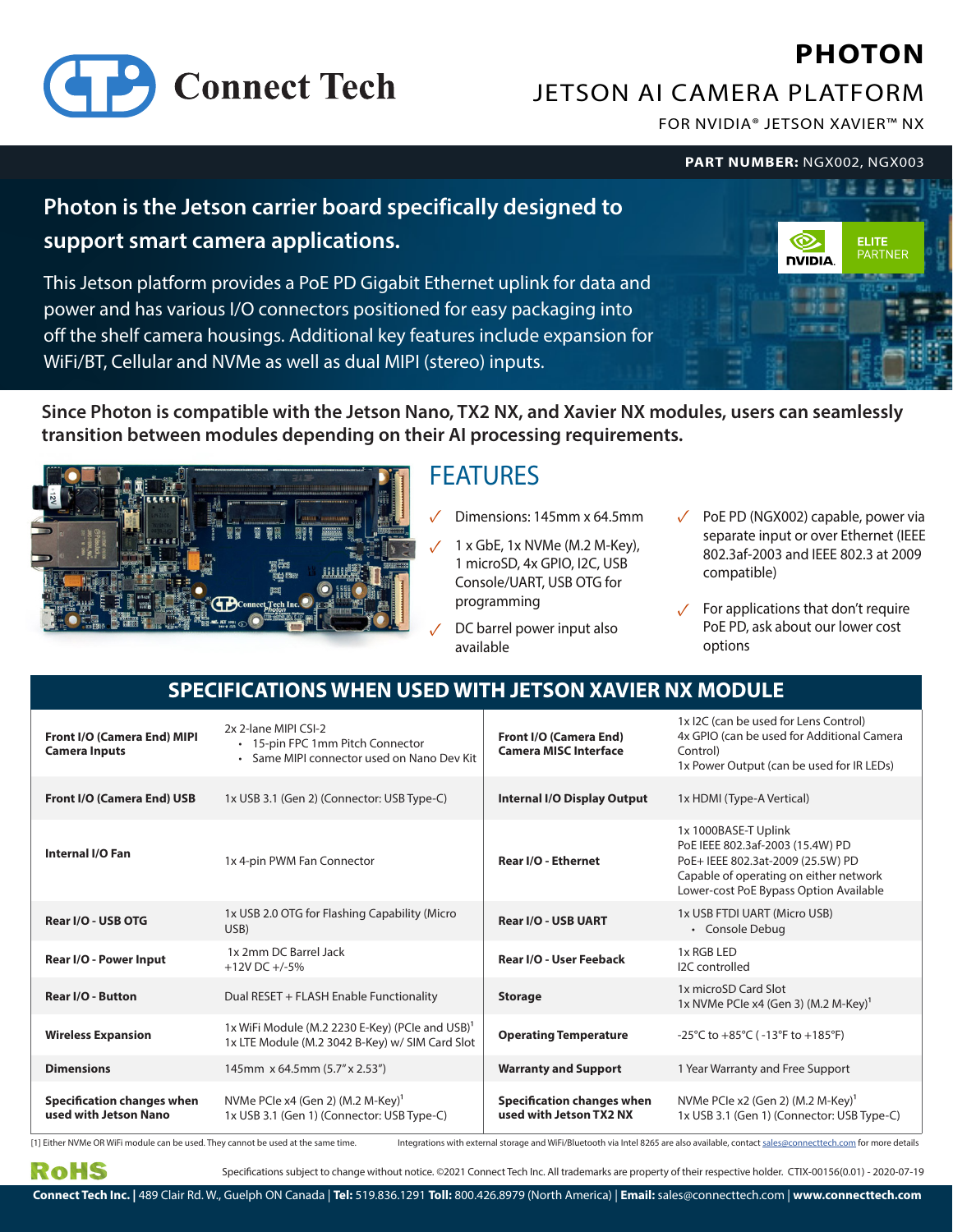# **PHOTON**



JETSON AI CAMERA PLATFORM

FOR NVIDIA® JETSON™ TX2 NX

**PART NUMBER:** NGX002, NGX003

### **Photon is the Jetson carrier board specifically designed to support smart camera applications.**

This Jetson platform provides a PoE PD Gigabit Ethernet uplink for data and power and has various I/O connectors positioned for easy packaging into off the shelf camera housings. Additional key features include expansion for WiFi/BT, Cellular and NVMe as well as dual MIPI (stereo) inputs.



**Since Photon is compatible with the Jetson Nano, TX2 NX, and Xavier NX modules, users can seamlessly transition between modules depending on their AI processing requirements.**



# FEATURES

- ✓ Dimensions: 145mm x 64.5mm
- $1 \times$  GbE,  $1 \times$  NVMe (M.2 M-Key), 1 microSD, 4x GPIO, I2C, USB Console/UART, USB OTG for programming
- DC barrel power input also available
- PoE PD (NGX002) capable, power via ✓ separate input or over Ethernet (IEEE 802.3af-2003 and IEEE 802.3 at 2009 compatible)
- ✓ For applications that don't require PoE PD, ask about our lower cost options

#### **SPECIFICATIONS WHEN USED WITH JETSON TX2 NX MODULE**

| Front I/O (Camera End) MIPI<br><b>Camera Inputs</b>        | 2x 2-lane MIPI CSI-2<br>• 15-pin FPC 1mm Pitch Connector<br>• Same MIPI connector used on Nano Dev Kit         | <b>Front I/O (Camera End)</b><br><b>Camera MISC Interface</b>   | 1x I2C (can be used for Lens Control)<br>4x GPIO (can be used for Additional Camera<br>Control)<br>1x Power Output (can be used for IR LEDs)                                      |
|------------------------------------------------------------|----------------------------------------------------------------------------------------------------------------|-----------------------------------------------------------------|-----------------------------------------------------------------------------------------------------------------------------------------------------------------------------------|
| <b>Front I/O (Camera End) USB</b>                          | 1x USB 3.1 (Gen 1) (Connector: USB Type-C)                                                                     | <b>Internal I/O Display Output</b>                              | 1x HDMI (Type-A Vertical)                                                                                                                                                         |
| Internal I/O Fan                                           | 1x 4-pin PWM Fan Connector                                                                                     | Rear I/O - Ethernet                                             | 1x 1000BASE-T Uplink<br>PoE IEEE 802.3af-2003 (15.4W) PD<br>PoE+ IEEE 802.3at-2009 (25.5W) PD<br>Capable of operating on either network<br>Lower-cost PoE Bypass Option Available |
| Rear I/O - USB OTG                                         | 1x USB 2.0 OTG for Flashing Capability (Micro<br>USB)                                                          | <b>Rear I/O - USB UART</b>                                      | 1x USB FTDI UART (Micro USB)<br>• Console Debug                                                                                                                                   |
| Rear I/O - Power Input                                     | 1x 2mm DC Barrel Jack<br>$+12V$ DC $+/-5%$                                                                     | Rear I/O - User Feeback                                         | 1x RGB LED<br>I2C controlled                                                                                                                                                      |
| <b>Rear I/O - Button</b>                                   | Dual RESET + FLASH Enable Functionality                                                                        | <b>Storage</b>                                                  | 1x microSD Card Slot<br>$1x$ NVMe PCIe x2 (Gen 2) (M.2 M-Key) <sup>1</sup>                                                                                                        |
| <b>Wireless Expansion</b>                                  | 1x WiFi Module (M.2 2230 E-Key) (PCIe and USB) <sup>1</sup><br>1x LTE Module (M.2 3042 B-Key) w/ SIM Card Slot | <b>Operating Temperature</b>                                    | -25°C to +85°C (-13°F to +185°F)                                                                                                                                                  |
| <b>Dimensions</b>                                          | 145mm x 64.5mm (5.7" x 2.53")                                                                                  | <b>Warranty and Support</b>                                     | 1 Year Warranty and Free Support                                                                                                                                                  |
| <b>Specification changes when</b><br>used with Jetson Nano | NVMe PCIe x4 (Gen 2) (M.2 M-Key) <sup>1</sup>                                                                  | <b>Specification changes when</b><br>used with Jetson Xavier NX | 1x USB 3.1 (Gen 2) (Connector: USB Type-C)<br>NVMe PCle x4 (Gen 3) (M.2 M-Key) <sup>1</sup>                                                                                       |

Specifications subject to change without notice. ©2021 Connect Tech Inc. All trademarks are property of their respective holder. CTIX-00158(0.01) - 2021-07-19 [1] Either NVMe OR WiFi module can be used. They cannot be used at the same time. Integrations with external storage and WiFi/Bluetooth via Intel 8265 are also available, contact sales@connecttech.com for more details

RoHS

**Connect Tech Inc. |** 489 Clair Rd. W., Guelph ON Canada | **Tel:** 519.836.1291 **Toll:** 800.426.8979 (North America) | **Email:** sales@connecttech.com | **www.connecttech.com**